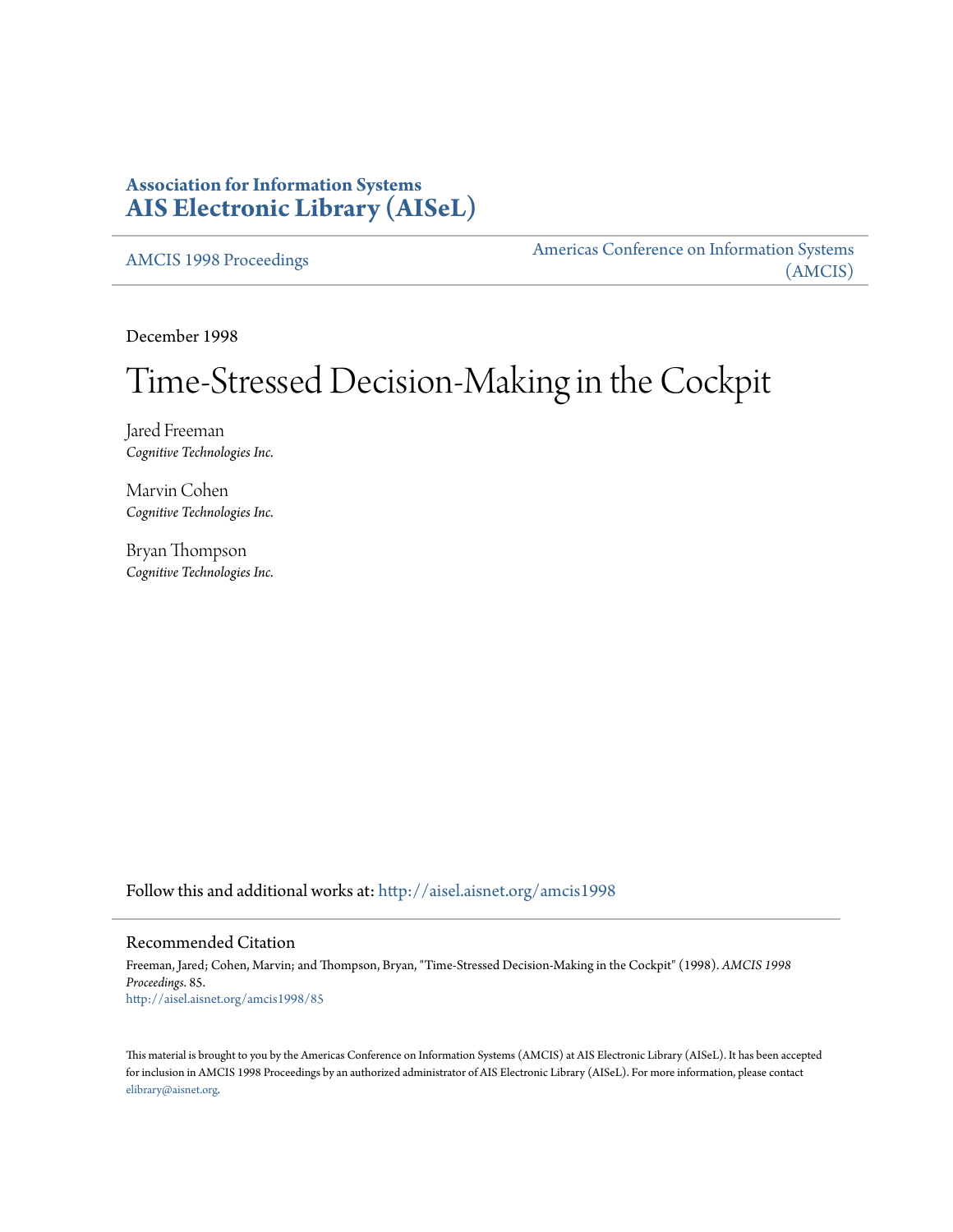## **Time-Stressed Decision-Making in the Cockpit**<sup>1</sup>

## **Jared T. Freeman Marvin S. Cohen Bryan Thompson** Cognitive Technologies, Inc.

#### **Abstract**

*Forty-one commercial airline pilots executed flight scenarios that varied the time available for deciding whether and when to divert to an alternate airport. Pilots with the most flight experience were the most responsive to variance in available decision time: they diverted relatively early when time was short, and later or not at all when time was plentiful. Greater experience was also associated with efforts to fill gaps in the available information and test assumptions. A framework is proposed that predicts these effects as a function of (1) skill at situation recognition and rapid response, (2) metacognitive skill at detecting and handling uncertainty, and (3) sensitivity to the opportunities to switch between these two skill sets.*

#### **Introduction**

As a plane streaks towards a landing on a snow-slicked runway, some passengers may hope that the person at the controls is the lank, grizzled veteran they saw in the cockpit while boarding, not the jaunty young officer sitting beside him. It is easy to forgive passengers this bias; everyday experience and cognitive research teaches that experience tends to produce expertise. In domains such as music (Ericsson, Krampe, & Tesch-Romer, 1993), athletics, and chess (Charness, 1995), the best predictor of skill is the number of hours of deliberate, attentive practice a form of experience that can produce expertise in a decade (Ericsson, Krampe, & Tesch-Romer, 1993; Chase & Chase, 1973). In commercial air flight, the topic of this paper, Orasanu (1995) has found that the quality of decision making by airline pilots was positively correlated with years of military aviation experience and rank with the commercial carrier.

Skill born of experience is often attributed to the gradual accumulation of meaningful patterns of domain events linked to appropriate interpretations or responses. Recognition-based models (e.g., Klein, 1989, 1993) leverage empirical evidence of human skill at pattern-matching. However, they do not account for evidence that decision makers notice and resolve conflicted matches to multiple patterns, test and refine their understanding when necessary, and construct new knowledge (Schank, 1982; Pennington and Hastie, 1988). For example, Serfaty (1993) found that experienced Army planners did not perceive more similarities with prior situations than did less-experienced planners, did not generate plans more rapidly, tended to see the situation as more complex, were less confident in their solutions, and felt the need for more time. These results are inconsistent with a simple recognitional model.

The *Recognition/Metacognition Framework* (Cohen & Freeman, 1996) accounts for a larger range of human decisionmaking behaviors than do simple recognition models. The R/M Framework necessarily acknowledges the role of patternmatching, or recognitional decision-making. However, it also recognizes an alternative decision-making strategy governed by metacognitive skill at critiquing and refining situation knowledge. This skill consists in identifying and reducing uncertainty of three forms: gaps in critical information, unreliable assumptions, and conflicting interpretations of the evidence. These skills help decision makers to develop more complete and consistent assessments, and these in turn support better decision-making. Finally, the R/M Framework provides a mechanism (called the *Quick Test*) for shifting between recognitional and metacognitive decision-making strategies (Cohen, Parasuraman, & Freeman, in press). This mechanism (1) tests for the presence of *uncertainty* that is significant enough that its reduction could potentially change a decision; (2) tests whether a change of decision could decisively affect the outcome (where the swing in the outcomes defines the *stakes*); and (3) compares the potential benefits of reducing uncertainty to the cost of taking *time* to do so. For example, assume that a helicopter pilot traveling at high speed into enemy territory unexpectedly glimpses a pair of tanks on the field below. The pilot is uncertain whether the targets are enemy or friends, a question that greatly influences the outcome of engagement: a successful strike vs. a fratricide. However, taking the time to examine the tanks by slowing down endangers the pilot and the mission. The pilot determines that the cost of the delay is low relative to the value of reducing uncertainty to ensure mission success, gathers sensor data that confirms the tanks are enemies, and destroys them. Thus, the pilot exercises recognition skills, the Quick Test (by considering uncertainty, stakes and time), and the metacognitive skill of identifying and filling information gaps.

<sup>&</sup>lt;sup>1</sup>This work was funded by NASA-Ames Research Center, Contract No. NAS2-14075.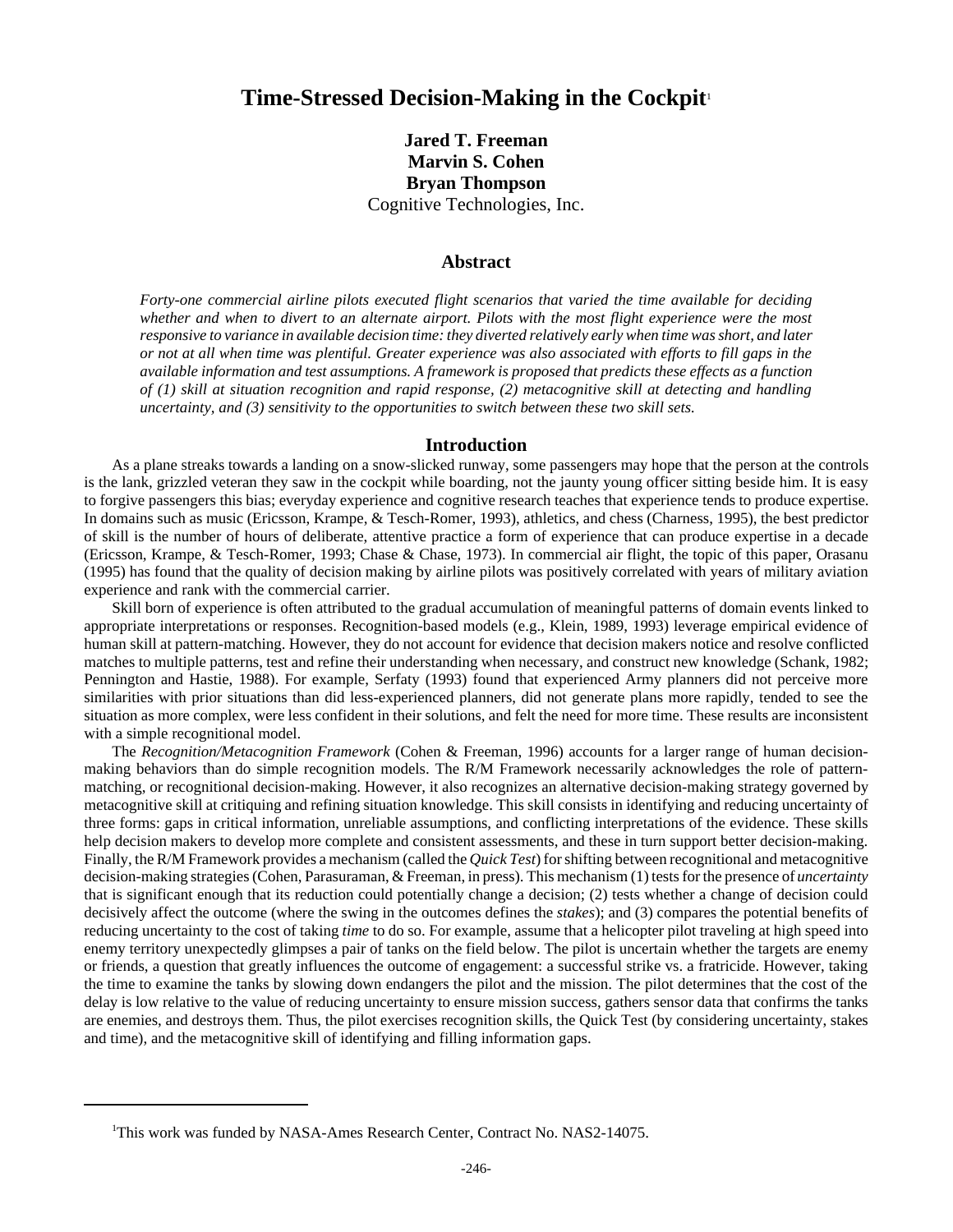To test the explanatory power of the R/M Framework, we conducted an experiment in which we examined the correlation of years of experience in a domain with (1) sensitivity to available decision time and (2) metacognitive skill at recognizing and reducing uncertainty.

### **Experimental Procedure**

A convenience sample of 41 commercial airline pilots executed a flight scenario that required them to decide whether to divert their commercial jet from its destination at Dulles (IAD). Pilots began the problem by entering a holding pattern near Dulles (IAD), and then awaited clearance to land through repeated delays. Complicating the decision of whether to divert were a runway accident at IAD in mid-scenario; severe weather conditions that gradually made it "illegal" under FAA rules to land at the alternate, BWI; and the potential for traffic backups that might delay landing at the remaining alternate, Norfolk (ORF), and other airports. Some key information was given to participants in briefing papers, some was announced during the scenario by the experimenter in the role of Air Traffic Control, some was available during the scenario only upon the pilot's request (to Air Traffic Control (ATC), the company dispatcher, or others), and some information (such as remaining flight time, and thus, the required diversion time) could only be inferred or computed from other information. (See Table 1.)

#### **Table 1. Scenario events announced to the pilot are in standard type. Information that pilots had to infer or request is marked in italic. EFC = Expected Final Clearance given by ATC.**

| <b>Time</b>                                               | 13:00                                    | 13:00:15                                             | 13:00:45                                                                      | 13:02                                 | 13:14                | 13:17                                           | 13:25                                                   | 13:31                     | 13:35            |  |
|-----------------------------------------------------------|------------------------------------------|------------------------------------------------------|-------------------------------------------------------------------------------|---------------------------------------|----------------------|-------------------------------------------------|---------------------------------------------------------|---------------------------|------------------|--|
| <b>Dulles</b><br>(IAD)<br><b>Destination</b>              | Crosswinds<br>$&$ snow at<br>IAD.        | Cleared to<br>cross next<br>intersection<br>near IAD | Expect<br>holding at<br>intersection                                          | Holding<br>instructions               |                      | Accident at<br>IAD, closing<br>the only<br>open |                                                         |                           | Scenario<br>ends |  |
|                                                           |                                          | Only a single runway is open<br>at IAD.              |                                                                               |                                       |                      | runway.                                         |                                                         | Accident not yet cleared. |                  |  |
| <b>Current</b><br><b>EFC</b>                              |                                          |                                                      |                                                                               | 13:20                                 |                      | 13:30                                           | 13:32                                                   | 13:36                     |                  |  |
| <b>Baltimore-</b><br>Washington weather.<br>Int. (BWI)    | Poor<br>Only                             |                                                      | Weather at<br>Weather at BWI deteriorates.<br><b>BWI</b> drops<br>below legal |                                       |                      | Weather at BWI remains below<br>lminimums.      |                                                         |                           |                  |  |
| $1st$ alternate runway is                                 | very short.<br>Glideslope<br>out of svc. |                                                      |                                                                               |                                       | landing<br>minimums. |                                                 |                                                         |                           |                  |  |
| <b>Norfolk</b><br>(ORF)<br>$2^{\mathrm{nd}}$<br>alternate |                                          | Excellent weather, runways<br><i>available.</i>      |                                                                               | Dispatch<br>will<br>recommend<br>ORF. |                      | Latest time to divert:                          |                                                         |                           |                  |  |
| <b>Other</b><br>airports                                  |                                          | Not available as alternates.                         |                                                                               |                                       |                      |                                                 | Low-fuel condition: 13:29<br>High-fuel condition: 13:53 |                           |                  |  |

Time pressure varied between pilots in two versions of the scenario. Twenty-one officers executed a version of this scenario in which there was sufficient fuel to wait out delays at IAD until well beyond the scenario's unannounced ending at 36 minutes. The remaining 20 officers were given sufficient fuel to wait until only the 29 minute mark, at which point they needed to divert to an alternate in order to land with an adequate backup load of fuel. There was no difference between scenarios except in the amount of fuel provided.

During data analysis, subjects were segregated into two groups (less experienced pilots vs. more experienced) by dividing them at the median level of flight experience, 26 years.<sup>2</sup> These groups were labeled less experienced and more experienced. In regression analyses, experience level served as a predictor along with available decision time (low vs. high, represented by scenario version). Criterion variables were several behavioral indices, including the likelihood and timing of diversion and requests for maps (or plates) and weather reports.

 $2$ Dividing a sample at the median of experience is a conventional method of grouping subjects when no objective index of expertise exists.